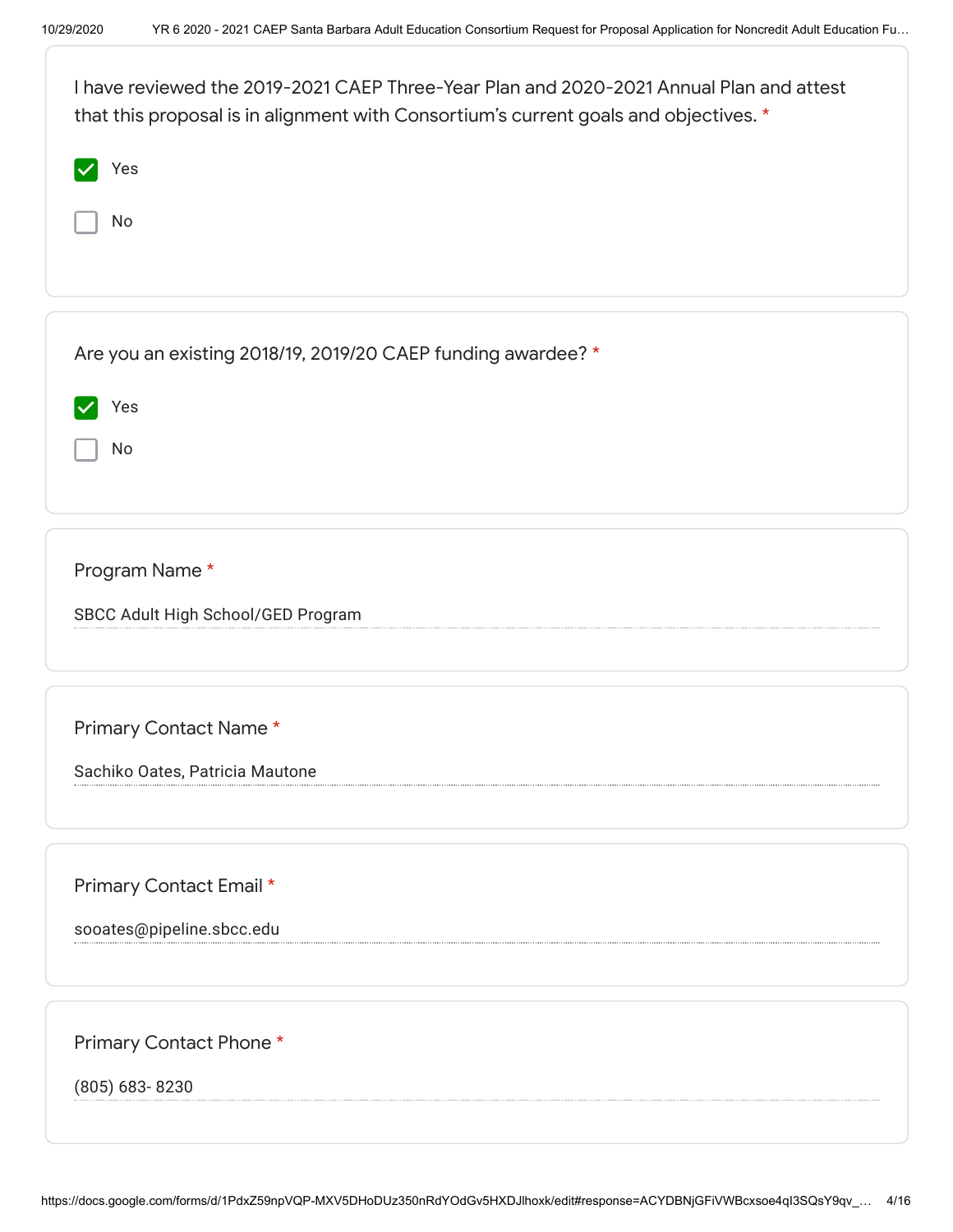| Applicable Noncredit Program Area *                      |  |
|----------------------------------------------------------|--|
| Adult Education (ABE, ASE, Basic Skills)<br>$\checkmark$ |  |
| English as a Second Language/Citizenship                 |  |
| Entry or Reentry into the Workforce                      |  |
| <b>Adults with Disabilities</b>                          |  |
| Short-Term CTE/Programs in Pre-Apprenticeship            |  |
| Literacy                                                 |  |
|                                                          |  |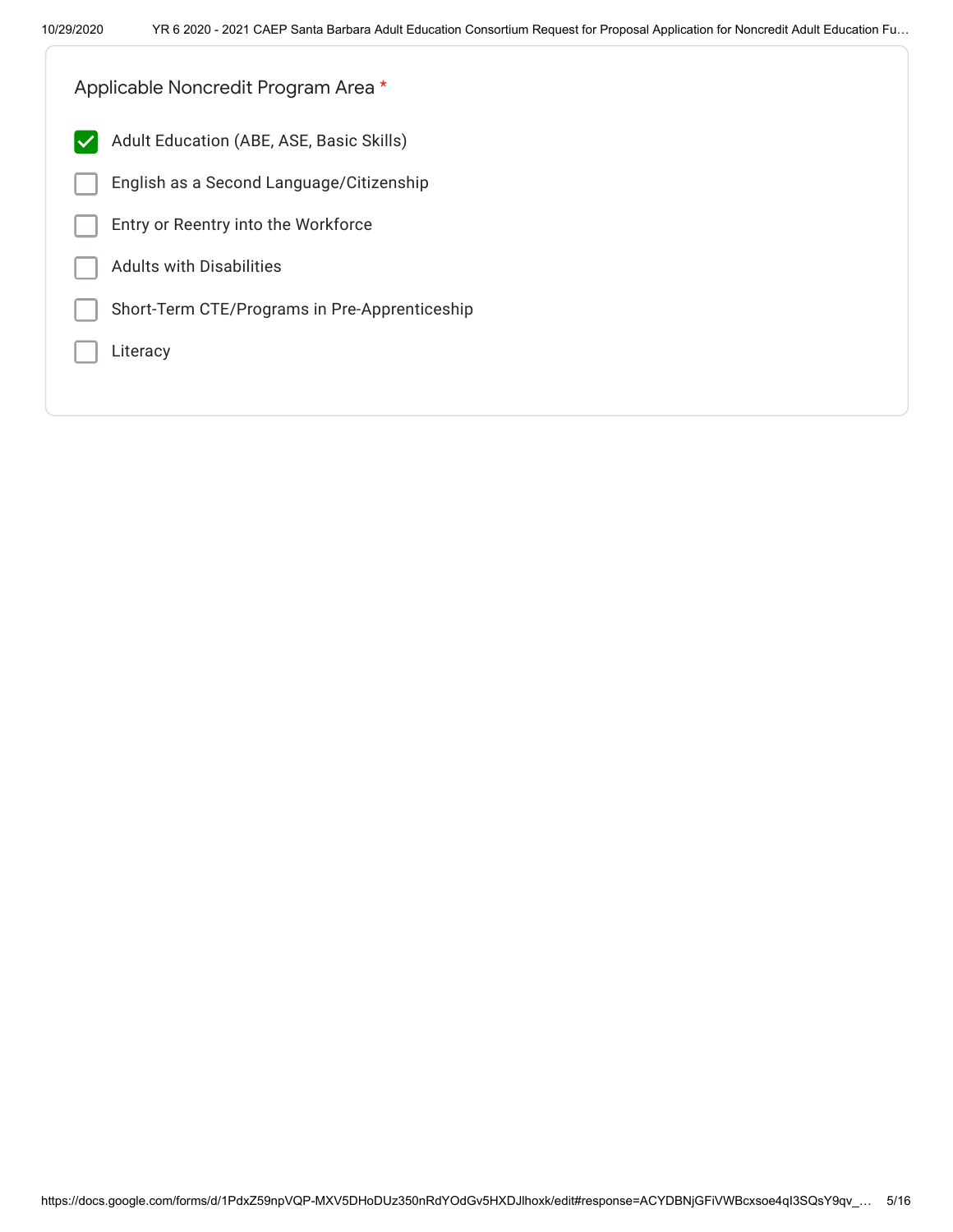1. Executive Summary: Please provide an executive summary of your proposed plan (to include overarching goals and outcomes) to create new programs or expand existing programs in one of the areas identified above. \*

The Santa Barbara City College (SBCC) School of Extended Learning Adult High School/GED program aims to help adults earn their Adult High School Diploma or General Education Diploma (GED) Certificate, and to improve their basic skills and critical thinking skills as the foundation transitioning to college, vocational training programs, and career advancement opportunities.

For this grant cycle, the program's overarching objectives are

1) to foster greater persistence and completion rates even in the remote and digital learning environment; 2) to increase enrollment through community outreach and collaboration among SBCC departments; 3) to collect and track assessment, goal attainment, and attendance data to better identify the Programs' strengths and areas for improvement in ensuring the program meets equity goals and the needs of all students.

4) to increase student engagement and to better prepare them to interact with and critically evaluate information from a variety of sources, particularly information presented in a digital environment (e.g, information presented via the internet and social media) -- skills they will need for college, work, and civic engagement.

5) to provide Adult High School and GED students with more focused cohort instruction to help them develop stronger academic communication skills and greater familiarity with practices that they will need when transitioning to college and the workplace.

6) to foster a greater equity mindset by integrating more culturally inclusive pedagogy and innovative lesson structures that foster greater student autonomy, awareness, and intentionality in exploring timely and relevant topics including, but not limited to, social justice issues.

In order to achieve the above goals, the noncredit AHS/GED/BGED program will:

Provide professional development to meet the Title 5 Distance Education requirements including regular and effective student contact and accessibility, and effective online pedagogy and course design. Humanizing online instruction and other classroom practices to emphasize the principles of equity will be covered;

Increase our efforts in building partnerships with local high schools and other K12 organizations, SBCC student support services, SBCC Promise, Extended Opportunity Programs and Services (EOPS), Guided Pathway and Dual Enrollment (SB554);

Analyze and improve our current intake processes for greater equity and access

Provide CASAS and GED assessment and instructional Support (Tutors);

Supply software, hardware, and other instructional materials for online instruction;

Further utilize the print schedule, radio and TV ads, outreach materials in Spanish to reach the non-digital native adult population with low-literacy/ English proficiency;

Develop and pilot innovative learning formats, such as webquest-type critical thinking modules and inquiry based cohort lesson models, into AHS and GED curriculum to increase student engagement, foster an equity-based mindset, and help students develop critical thinking and digital literacy skills necessary to successfully transition to college and workplace environments;

The intended outcomes are: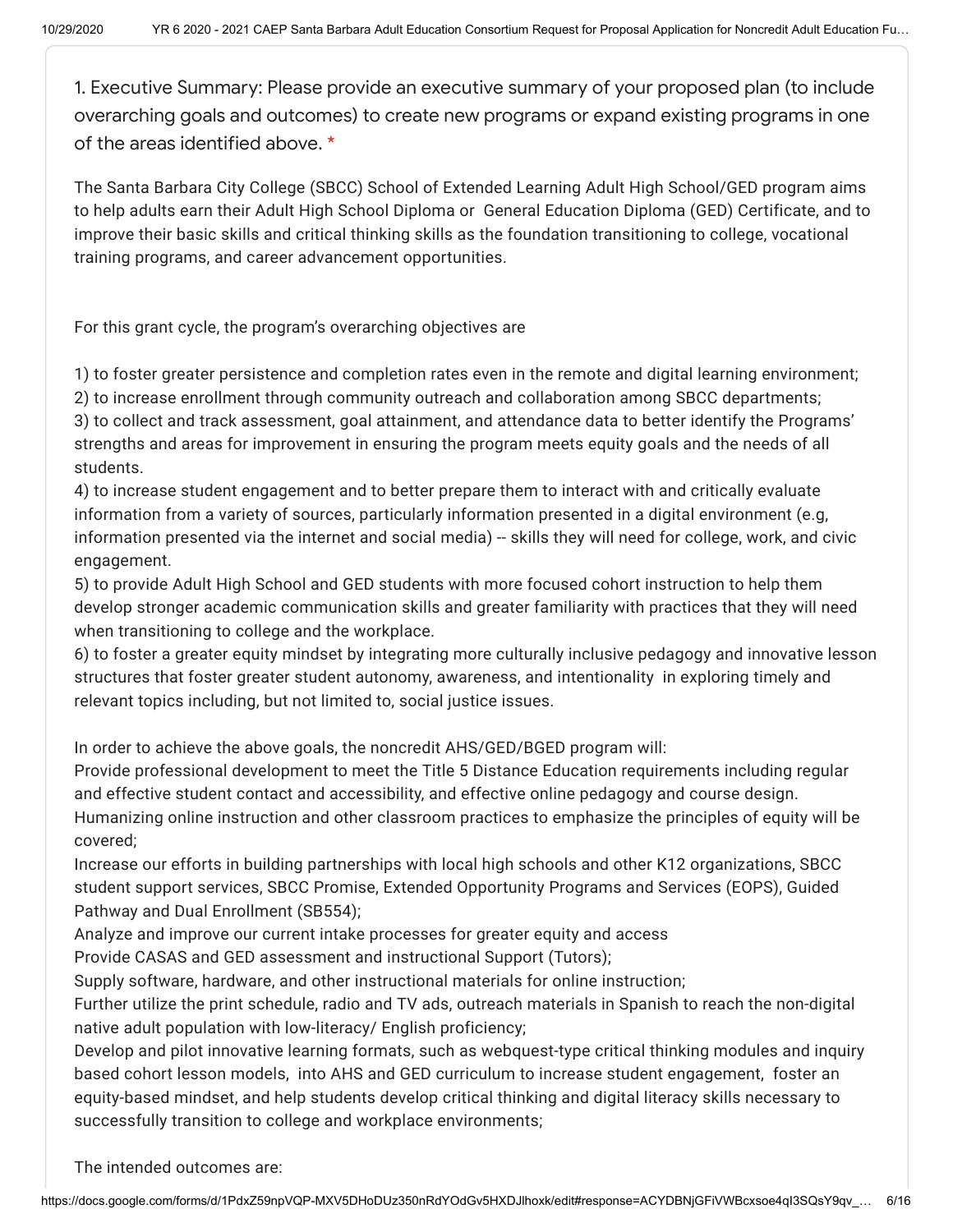10/29/2020 YR 6 2020 - 2021 CAEP Santa Barbara Adult Education Consortium Request for Proposal Application for Noncredit Adult Education Fu…

Improved student attendance/FTES and diploma/course completion rates Increased number of learners enrolled in the AHD/GED classes Student data collection and data-informed instruction even through remote operations Increased student engagement and better preparedness for transition to college and/or the workplace

2. Integration: Please explain how your proposed program integrates adult education programs at SBCC and creates a transition to credit/transfer educational programs or creates a transition to the workforce (including, but not limited to, internships, jobs, pre-apprenticeships, and selfemployment). \*

By offering strategies for success for all students through equity, even in the distance education/remote learning environment, we aim to improve all students' timely achievement of their career and academic goals

By integrating innovative lesson formats and increasing the use of relevant, culturally inclusive pedagogy and materials, we strive to: increase student engagement, better prepare students for transitioning to college and workplace, help students develop the transferrable skills and tools needed to evaluate and communicate information particularly in the digital landscape.

By collaborating with the student support services and other community organizations, the AHS/GED program can help streamline the intake, support, and matriculation processes to enhance learner persistence and goal attainment

By incorporating a more integrated, wraparound approach to monitoring and following up with individual students we can reduce attrition and reach out to lapsed students, thus further increasing attendance, enrollment, and completion rates.

Accurate assessment and attendance data collection and analysis are crucial to improving our services and practices in order to help students stay on their career or academic paths

The development and enhancement of marketing and outreach materials in print, radio, and TV will help reach the low skilled adult population in our community and help them get on the path to achieving their educational and career goals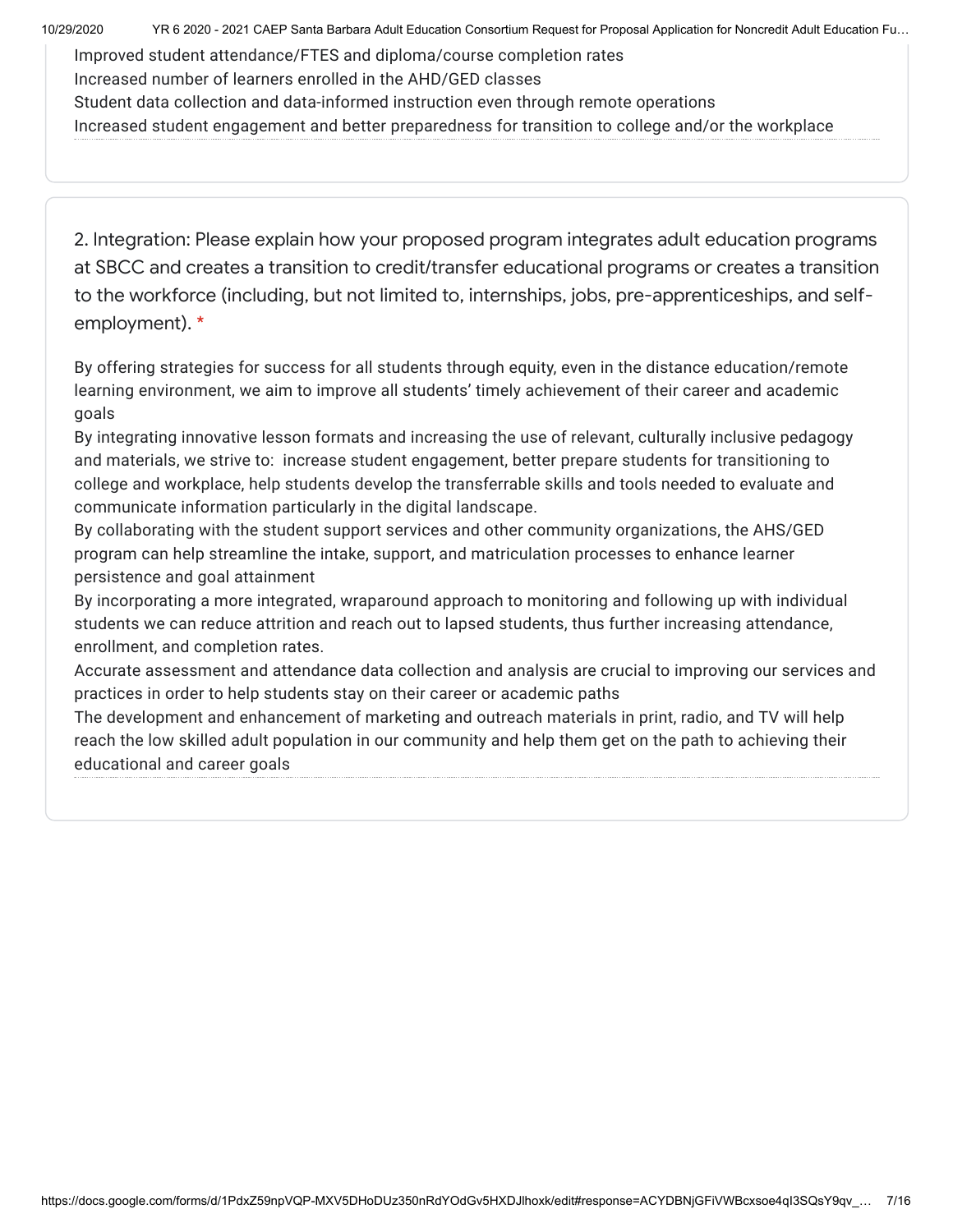3. Justification: Please justify the need of your proposed program and include research, labor market information, employer feedback, student surveys, or other relevant information and describe how funding will further your objectives. For programs that have previously received funding, please justify the need, include students served, and provide a status report on your existing award(s) and remaining balance(s). \*

This year, the AHS/GED program will administer CASAS remote eTesting in order to keep track of student learning gains during the COVID induced distance learning period. This method is more labor-intensive as one staff member can only test 1 -5 students at a time depending on what device students use to access our classes. We will also develop a system for integrating this assessment data into the planning and wraparound student support processes in the classroom, to provide useful information about how well our AHS and GED instructional materials and lesson structures are helping students of all skill levels reach their benchmark goals.

Our plan is also to revamp our GED testing once we are allowed on campus. The AHS/GED program seeks to hire an additional assessment staff to meet the needs of our students and program.

Justification for developing a more focused and integrated wraparound model is supported by our findings from instructor and student interviews and surveys conducted in prior CAEP/AEBG project years, as well as by data and research presented at CALPRO workshops, professional development conferences, equity training, and data from other institutions (Wood and Harris, 2020; Williams, 2010), which highlighted that students who have a clearer understanding of their progress toward a goal, and who meet regularly with instructors to follow up with overall progress in a course, are more likely to develop a sense of belonging and personal accountability, which, in turn, leads to more regular attendance and more persistent and timely completion of coursework. The development of an integrated wraparound support model with enhanced tools for providing consistent benchmark assessments, would not only help students complete courses in a timely manner, but would also foster a more inclusive and supportive environment which increases the likelihood that the program is meeting the needs of all students and reducing the likelihood that students will fall between the cracks. Added benefits also include more efficient tracking of SLO data, and more useful data to assess program effectiveness.

Piloting proven innovative learning methods, such as webquests and modified cohort models, is expected to not only increase persistence and completion rates for students involved in the pilot studies, but to also help in efforts to increase future enrollment figures. Student feedback and past attendance data has consistently indicated that, as students gain greater autonomy in selecting and interacting with materials that are relevant to their own lives, and as they are provided with more opportunities to interact in a structured environment with other students, they complete the courses in a more timely manner and report an overall more positive experience with the program. The positive student testimonials and successful completion data can then be used when conducting outreach (calls, mailings, etc) to new students as well as lapsed students. When we have had our highest enrollments, a large part of that was due to students sharing their positive experiences and successes with friends, relatives, co-workers and others in the community, which encouraged them to enroll in our program.

Status of existing awards: Data from past CAEP objectives have been utilized to inform direction on the current and proposed objectives. Ongoing objectives are on track to meet completion deadlines, and fully utilized budgetary earmarks. The ongoing objectives have served approximately 500 Adult High School,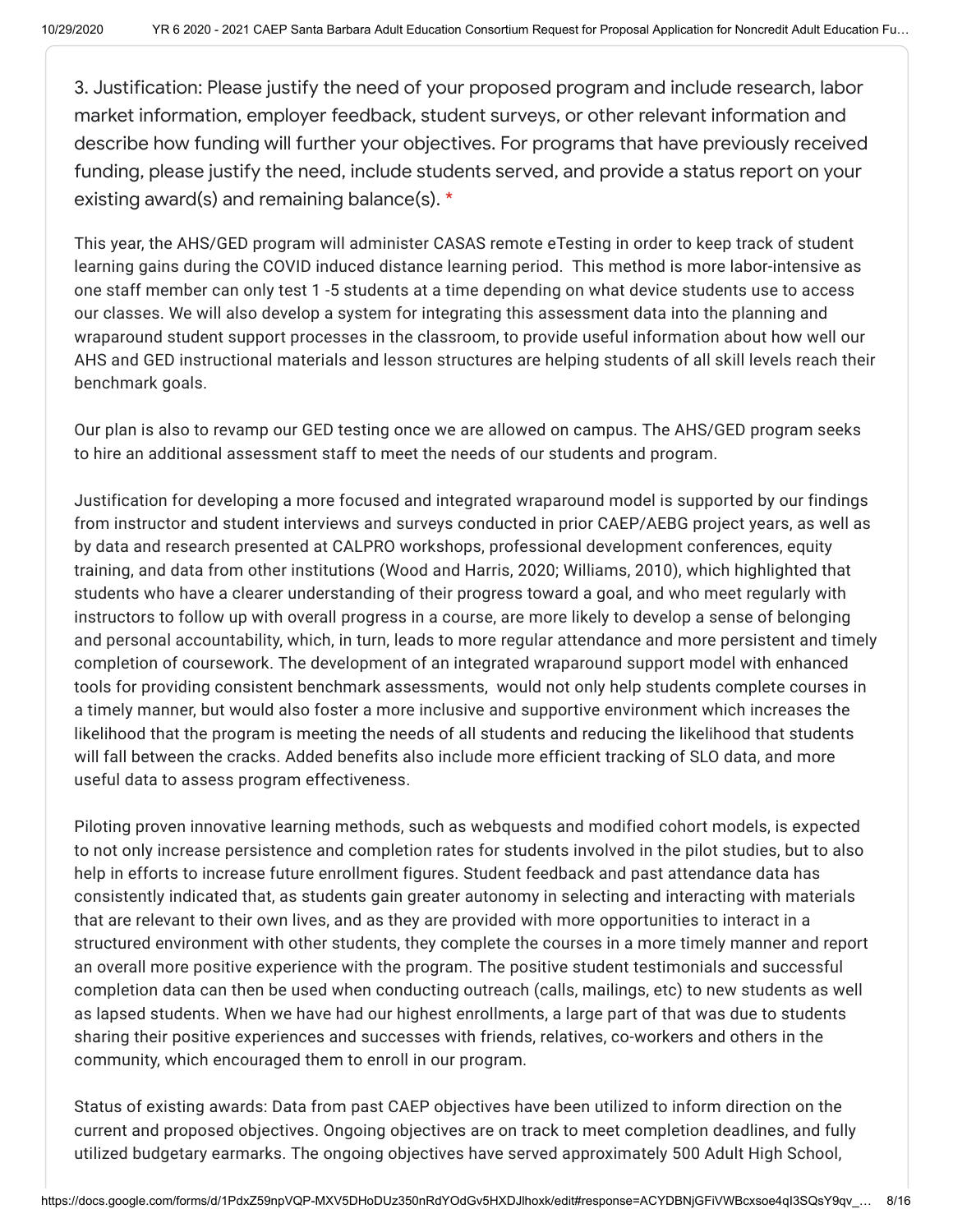10/29/2020 YR 6 2020 - 2021 CAEP Santa Barbara Adult Education Consortium Request for Proposal Application for Noncredit Adult Education Fu…

GED, and Bilingual GED students, and have managed to stay on course in spite of the disruption caused by the pandemic and the sudden transition to synchronous online instruction. In fact, several of the past and ongoing CAEP projects, particularly those that involved researching and developing innovative approaches and a richer variety of instructional tools and support materials, were essential in helping to smooth the transition. The current proposals build upon past successes by addressing both the needs and opportunities that were highlighted during the course of working on past and current objectives.

4. Outreach & Marketing: Please describe your plans to conduct outreach and marketing to reach your target population and increase enrollments. \*

The Adult High School (AHS) and GED program will work with the incoming Vice President of the School of Extended Learning, the SBCC Public Affairs and Communications department, Juliana Minsky, our marketing consultant, and the SBAE consortium members, as well as the student, faculty and community representatives in order to determine the needs and effective methods of outreach and marketing of our program.

In Year 6, the AHS/GED program will enhance our efforts to reach the adults who are not digital natives and the low-skilled/low literacy population in the community by utilizing our print schedule, radio and TV ads, and other translated (bilingual GED) materials as our main tools for outreach and marketing. The AHS/GED program will target the zip code area 93101 in our marketing and outreach efforts. According to the consortium's 3-year plan, the above area has "the greatest population of adults who have not obtained a high school diploma or equivalent...with over 5,200 of these individuals (p.13)."

The AHS/GED program also aims to strengthen our partnerships with the local high schools as well as other SBCC departments in order to mutually support each other's programs. Through the SBCC noncredit student support services program and the SBCC enrollment services program, we would like to establish an outreach schedule to enhance our relationship and referral program.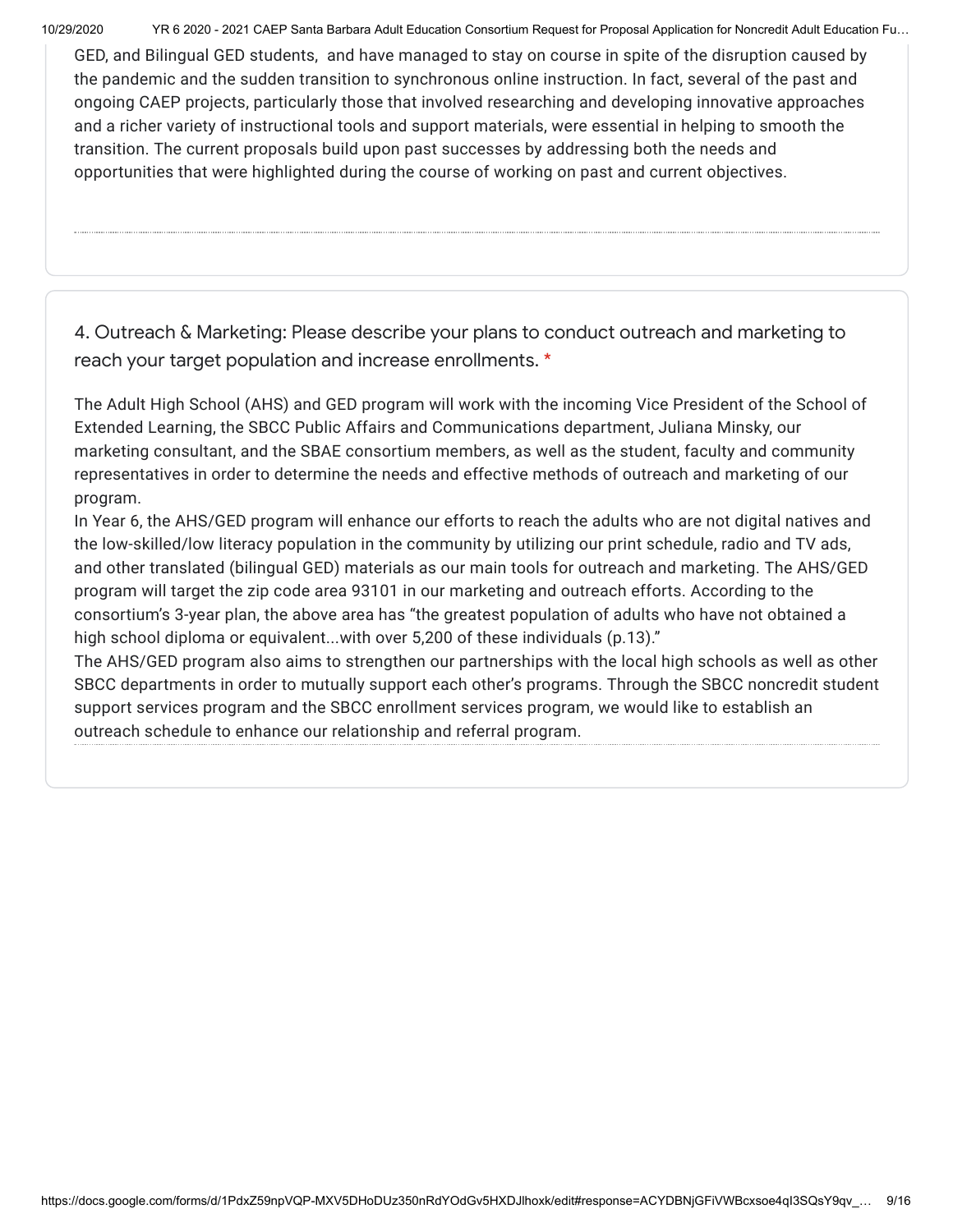5. Partnerships: Please provide 2-3 prospective CAEP Programs or Partners you plan to work with to maximize student and client participation and describe your prospective collaborative efforts; either with current CAEP programs and/or other external community entities. \*

SBCC Student Services- referrals to wraparound services, career and academic counseling, and development of abbreviated education plans SBCC Noncredit ESL Program- referrals, especially for the bilingual GED and GED programs SBCC Career Skills Institute- Student transfer SBCC Guided Pathways, SBCC Promise, Dual Enrollment EOPS, DSPS- specialized support, and student matriculation Santa Barbara Workforce One-Stop operator-Referrals, Collaboration through the WIOA Title I and Title II initiatives K12 Schools and Public Libraries- referrals and possible curriculum alignment and articulation Local employers- referrals Equalitech- Possible co-location of services

6. SBCC Noncredit Student Support Services: Provide your plans to integrate SBCC Noncredit Student Support Services in order to assist students in obtaining abbreviated educational plans. \*

The Adult High School/GED program will be working closely with the Student Support Service advisors and staff to plan and coordinate community outreach, class visits, student orientation, abbreviated Ed plan development, follow up, and data reporting. They will be an integral part of working with AHS/GED instructors in developing and integrating the wraparound student model as it moves from initial contact and program intake to classroom intake, regular follow up and tracking of current student progress, as well as following up with lapsed students and tracking graduates' plans and successes as they transition to college, vocational training, and the workplace. Student support services will also be fully informed of enhancements to instructional methods and completion rate data which, in turn, can be used to recruit and motivate future students.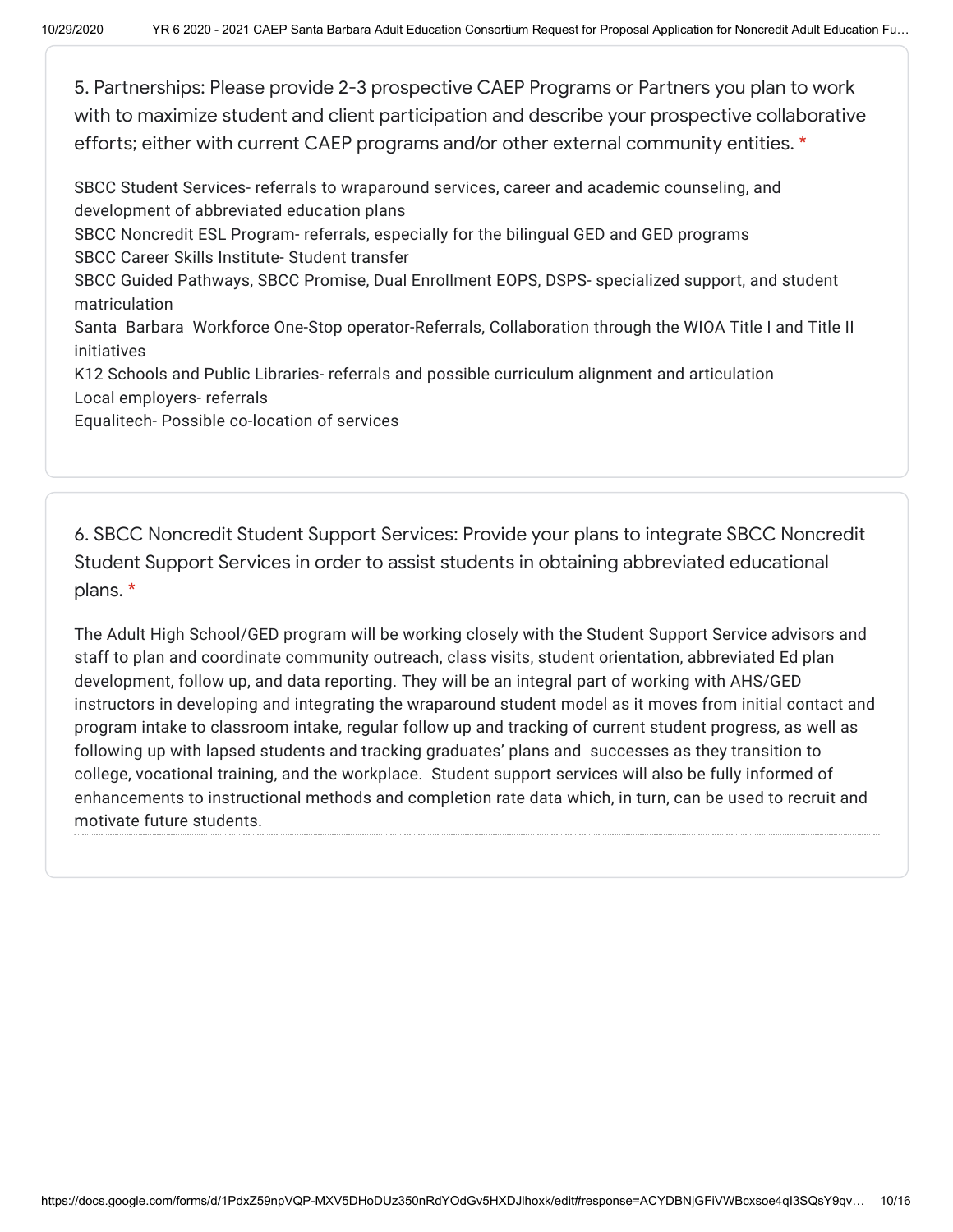7. Alignment: Please describe how your program is in alignment and furthers the Consortium's goals and objectives as stated above. \*

The School of Extended Learning AHS/GED program is one of the existing SBCC programs that are aligned with the statewide CAPE initiatives "(1) Programs in elementary and secondary basic skills, including programs leading to a high school diploma or high school equivalency certificate" and listed as one of the selected educational programs as part of the Consortium's focus for the 2020-2021 cycle: "(3) Noncredit Adult High School/GED." In addition, all of the proposed activities and goals align with the newly added statewide CAEP goals and initiatives #8 and #10: COVID-19 response and Systemic Racial Injustices.

Furthermore, the AHS/GED's goals and objectives align with the Santa Barbara Adult Education Consortium's three-year plan key performance indicators: "Increase in enrollment in the AHS/GED program and increase hours attending resulting in higher FTES. Increase in the number completing a high school diploma or GED." All of the AHS/GED program's plans above aim to "improve Student Learning and Achievement Goals focused on the needs of adult learners, and to assist in their transfer acceleration and career success (consortium's overarching 3-year plan goal #2). The AHS/GED program's plans #5 addresses the consortium's overarching 3-year plan goal #5: "develop a comprehensive data collection and accountability infrastructure for all programs and services funded by the consortium and to encourage cross-pollination with each other and Statewide initiatives." The AHS/GED plan directly correlates with the consortium's overarching 3-year plan goal # 4: "provide awareness of educational offerings and training options available through a robust local marketing campaign."

Finally, the AHS/GED program's proposals align with all nine of the Santa Barbara Adult Education Consortium's primary goals for upcoming the 2020‐2021 including building pathways to credit, AB 705 support, noncredit data collection, partnership with the local Workforce One-Stop operator, cross-pollination with WIOA and Guided Pathways, professional development for distance learning, addressing systemic racial injustices, and collaboration with the local workforce.

8. Leveraging Funds : Please describe what other funding sources, and the percentage of those funding sources, will be used to support your CAEP proposed program. \*

SBCC General Funds- Unrestricted: \$ 335,975.78 (no change compared to 2019-2020) However, the GED testing program was added to our fiscal responsibilities (78 %) CAEP Year 5 and Emergency Funds: \$81,200.00 (19 %) The Workforce Innovation and Opportunity Act funds: TBD up to \$10,000 (2%) The Lottery Funds: \$ 5500 (1%)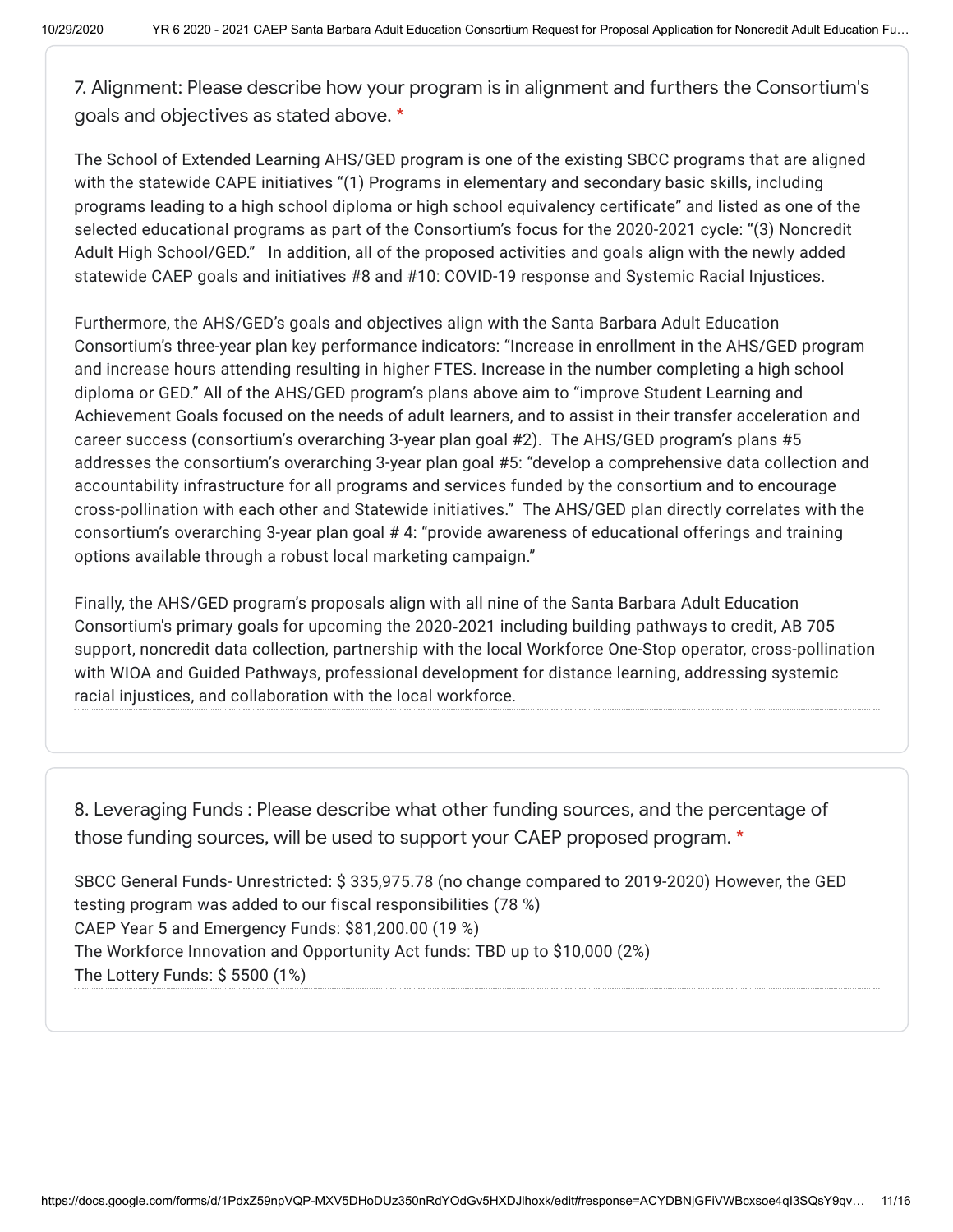9. Diversity, Inclusion, and Equity: Please describe how your program will create a diverse, inclusive, and equitable educational experience for adult learners. Please identify strategies in which your program plans to address racial inequality and professional development support for instructors and staff. \*

The AHS/GED program will offer professional development activities to instructors and staff to apply strategies for success for all learners through equity and accessibility. The strategies include culturally responsive teaching and learning and the pedagogy of multiliteracies that recognizes linguistic diversity and multimodal forms of communication influenced by the advancement of technology.

Also, the AHS/GED program will coordinate with the SBCC student support services and strengthen our cross-agency partnerships to offer better wraparound services including childcare, housing, food security, financial support, physical and mental health support, academic and career counseling to all students. We will also put extra effort into ensuring that our program information reaches the population with low literacy and low technology access. We will use simple language, translation, and varied media such as print and radio to make sure that the adults in our community are aware of our tuition-free courses and all the resources we provide including free Chromebook and internet access.

Finally, the integration of innovative learning models, including webquests and cohort English and Language Arts groups, will provide even more opportunities for students to have autonomy in selecting and interacting with a wider variety of culturally diverse and inclusive subject matter. Taking a best practice approach to incorporating these types of modules into the curricula will not only provide students with greater autonomy and practice with instructional models that they will likely encounter in their postsecondary careers, but it will also provided an increased opportunity to build community among students where they can participate in thoughtful, guided discussions and research quests that allow them to learn more about their own as well as other cultures.

10. Potential Budget Reductions: Please describe what specific programming needs and/or services your program would reduce or eliminate should the CAEP grant budget be reduced (range 10-25% at any point during the grant cycle). Please note that final budget reductions would be determined by the Santa Barbara Adult Education Consortium based on the Consortium's priorities and goals. \*

The AHS/GED program will prioritize the adult learners' equitable access to education, student learning, and incorporation of effective strategies for distance learning. If necessary, we would reduce the allocation for the CASAS remote testing and/or marketing activities.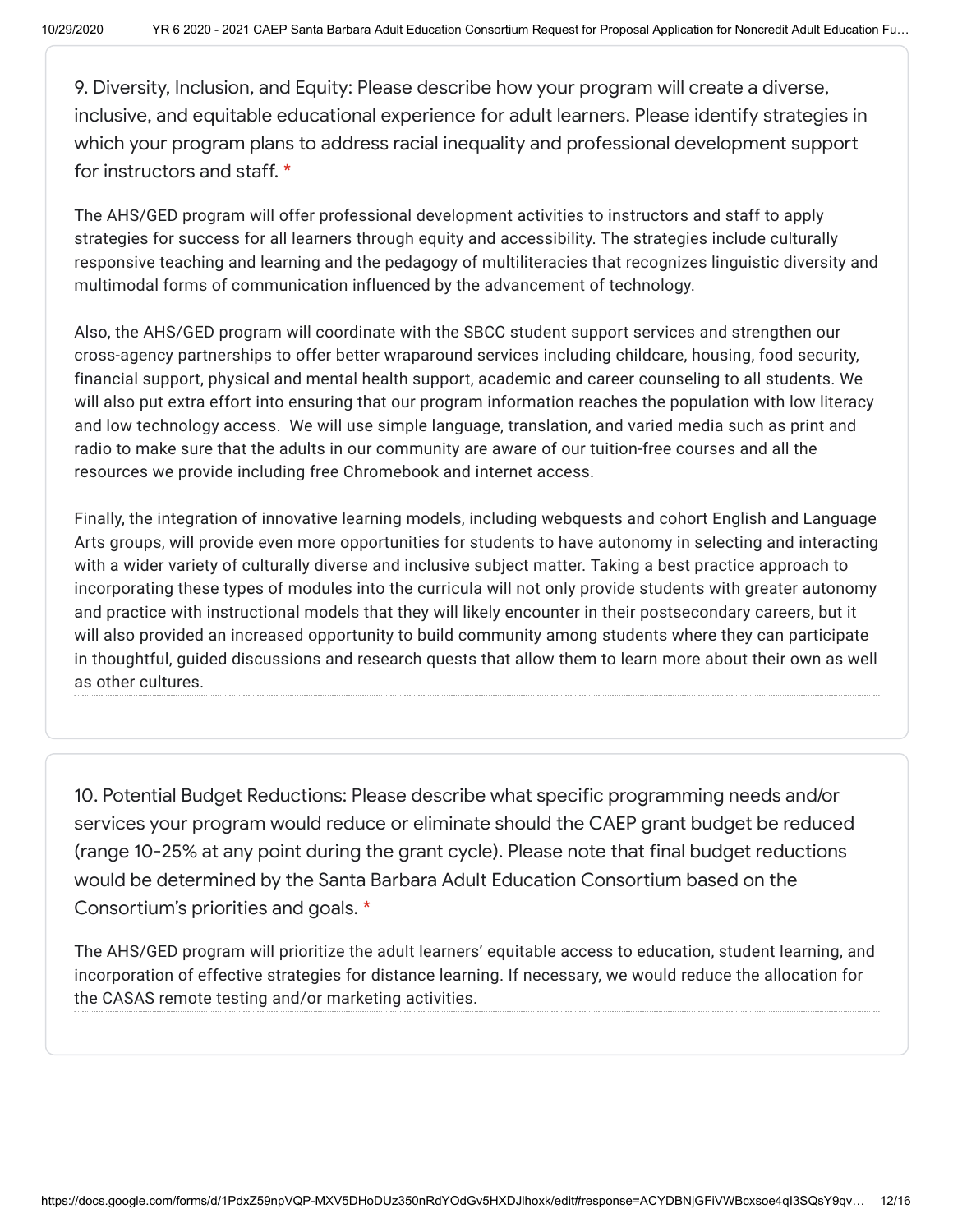# 6. Activity Chart \*

Please use the Activity Chart provided in the link under the instructions and email to [sbaebg@gmail.com.](mailto:sbaebg@gmail.com) The Activity Chart should outline your program's specific objectives and activities, along with a timeline for completion, the person/agency responsible, outcomes and data capture methods. Please attach additional pages if necessary.

I certify that the Activity Chart has been completed and emailed to  $\frac{\text{shebg}}{\text{genail.com}}$ 

Total Budget Requested \*

\$101,250

1000 (Instructional Salaries) \*

Total dollars requesting for INSTRUCTIONAL PERSONNEL (include 25% for BENEFITS in 3000 section below)

\$5,000

1000 Detail \*

Please provide a detailed budget for this category.

PD and Curriculum/Bilingual GED website design

2000 (Noninstructional Salaries) \*

Total dollars requesting for PERSONNEL (include 25% for BENEFITS in 3000 section below)

\$40,000

2000 Detail \*

Please provide a detailed budget for this category.

Tutors, CASAS testing, GED testing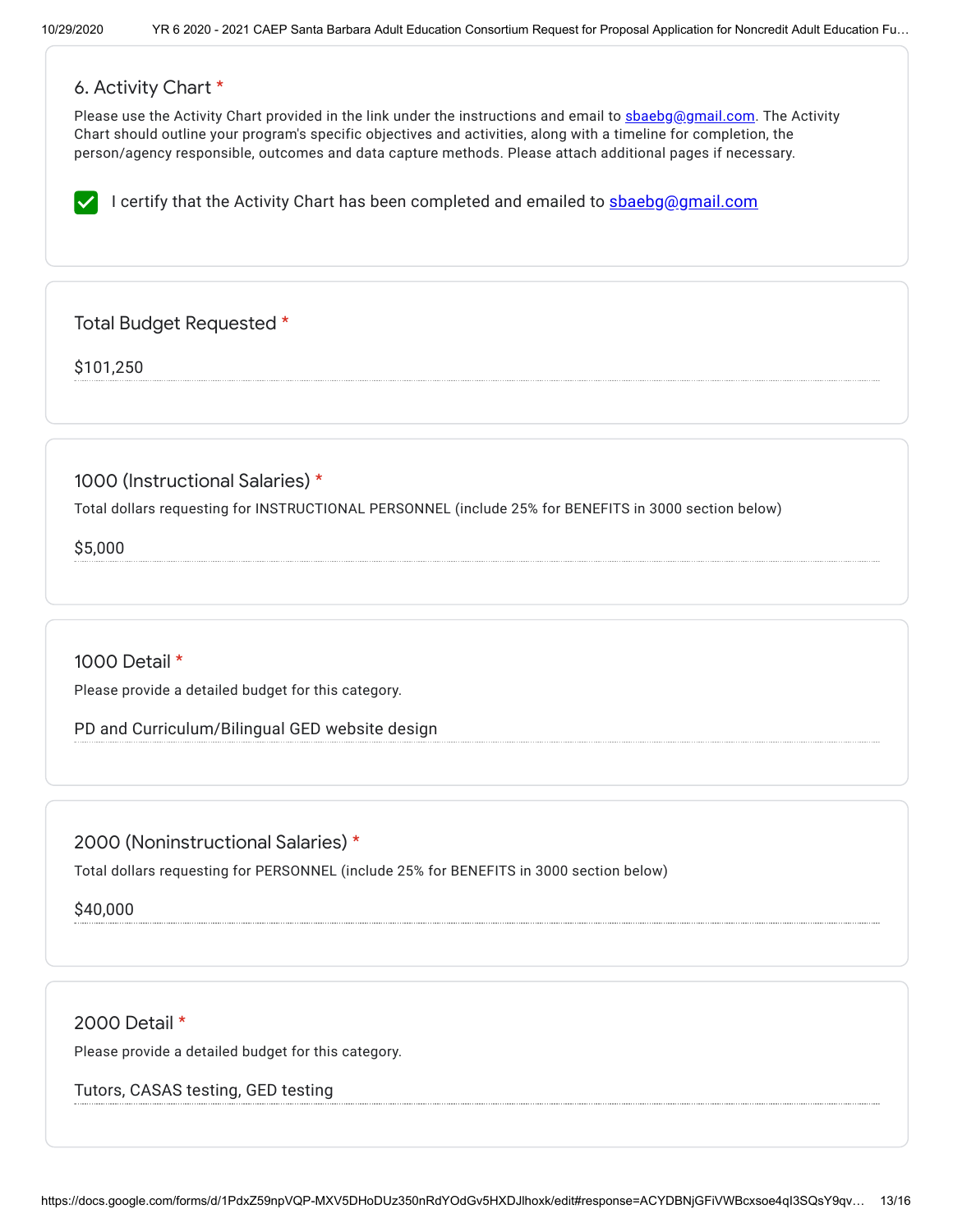# 3000 (Benefits from 1000 and 2000 categories) \*

Total dollars requesting for BENEFITS . The average benefit rate is 25%.

## \$ 11,250

#### 4000 \*

Total dollars requesting for INSTRUCTIONAL SUPPLIES and NON-INSTRUCTIONAL SUPPLIES and Computer Software (not Hardware).

## \$15,000

# 4000 Detail \*

Please provide a detailed budget for this category.

Software, Instructional/Non-instructional materials

### 5000 \*

Total dollars requesting for CONSULTANTS, MEETINGS, PROFESSIONAL DEVELOPMENT

25,000

5000 Detail \*

Please provide a detailed budget for this category.

Print Schedule, Ads, Texting program

### 6000 \*

Total dollars requesting for CAPITAL OUTLAY (Computer Hardware)

\$ 5,000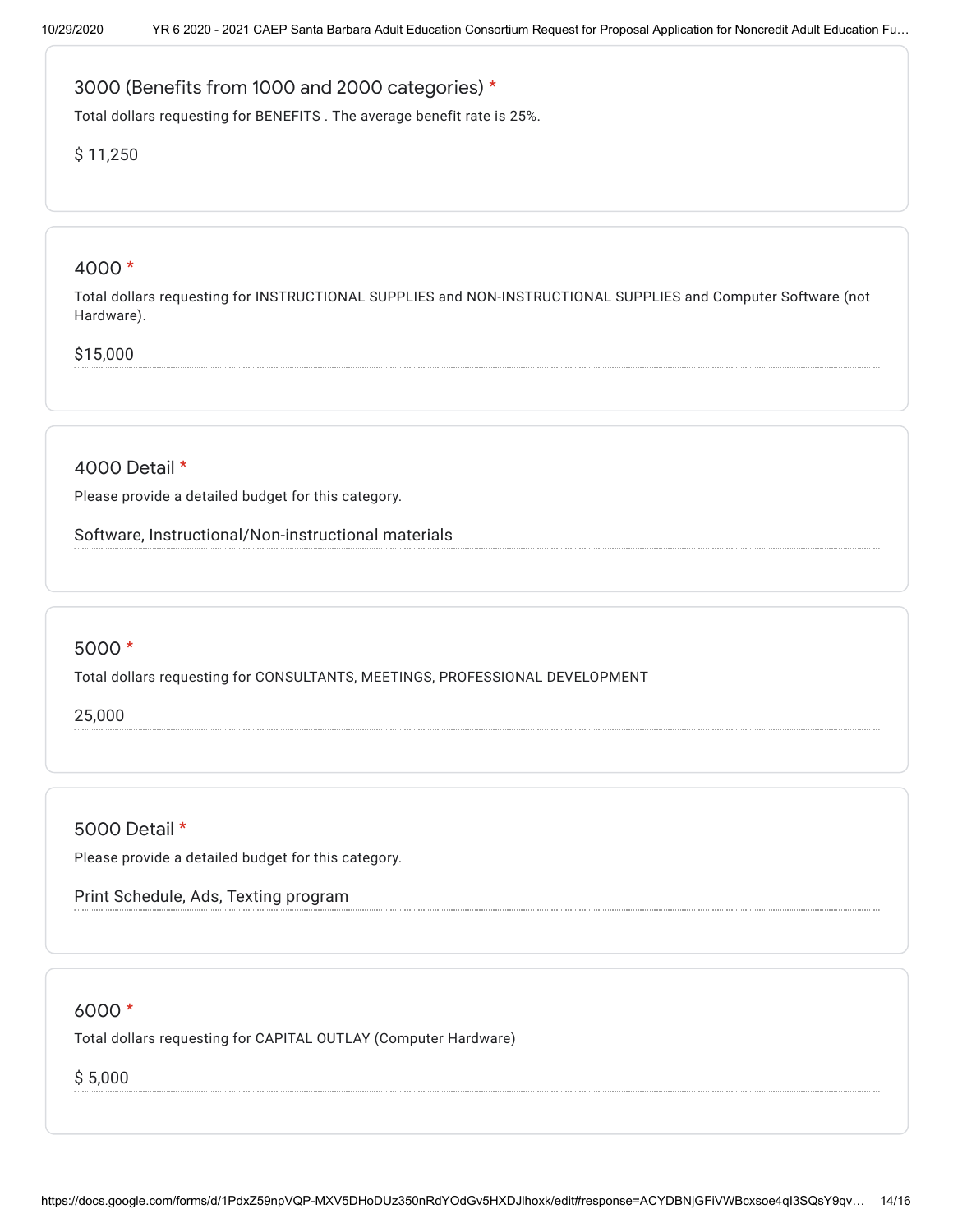#### 6000 Detail \*

Please provide a detailed budget for this category.

#### hardware

Do you currently receive other NON-CAEP funding that supports the proposed activity? If yes, please describe how additional funding expands or supports that activity. \*

SBCC General Funds- instructional salaries, administrative and classified salaries, benefits, supplies, consultants, and advertisement and marketing,

The Workforce Innovation and Opportunity Act funds: Data Collection, CASAS testing, and supplies. The Lottery Funds: Instructional Supplies/Duplicating

What is your sustainability plan for this activity when funding is no longer available? \*

Advocate for the CAEP funded activities to be incorporated into the unrestricted SBCC General Fund budget. In addition, activities in some of the proposed objectives will result in the creation of enhanced processes and materials that, once piloted, evaluated and refined, can then be integrated into the existing AHS/GED program. When the program improvements achieve the expected increases in enrollments, attendance, and completion rates, more state funding will be available to support continuation of the course and program enhancements and support.

Total number of adult students served in 2018-2019 and 2019-2020 (for CAEP awardees). \*

642

Target number of adult students you plan to serve from 2020-2022. \*

675

This form was created inside of Santa Barbara City College.